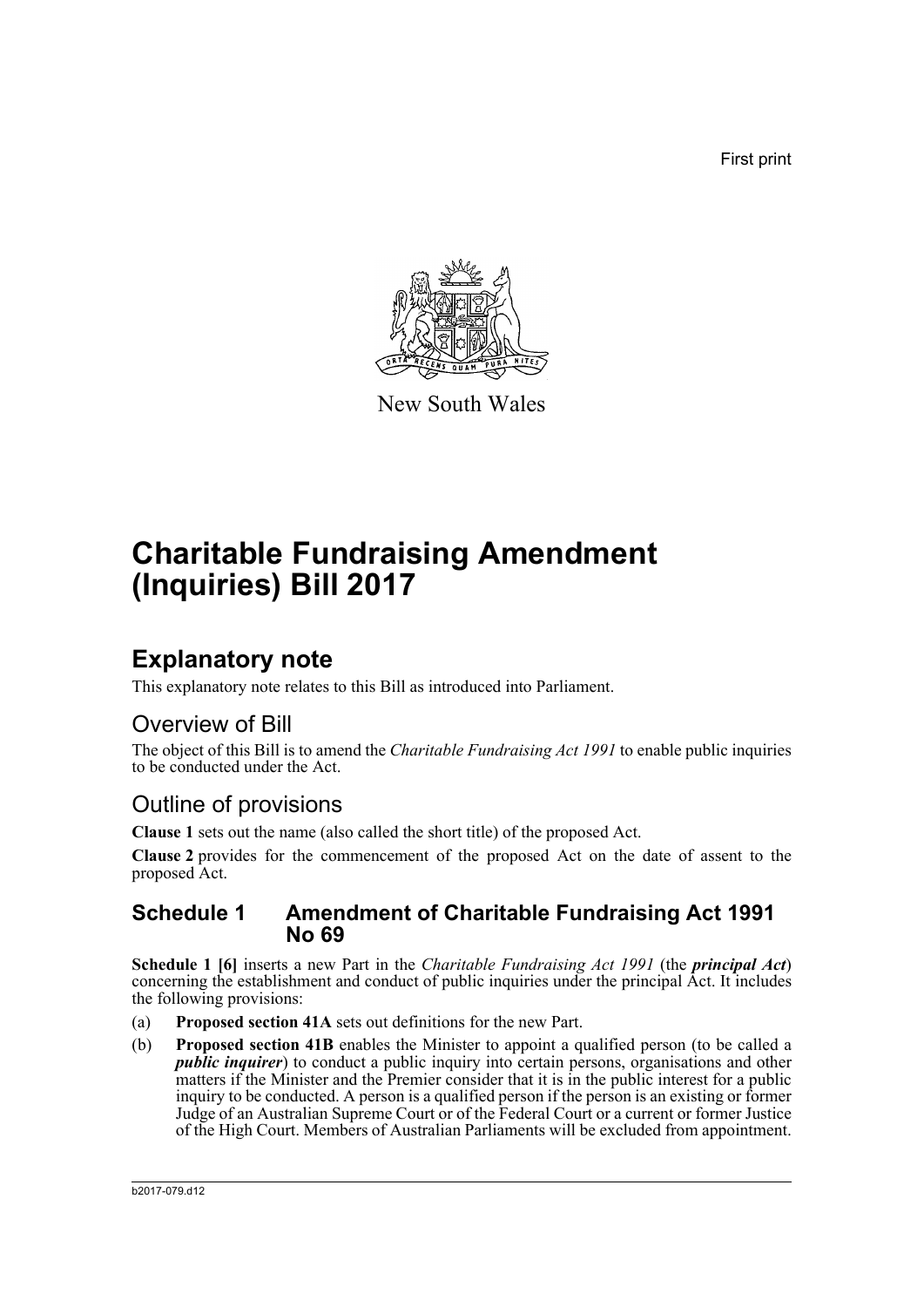- (c) **Proposed section 41C** enables the Minister in certain circumstances to reconstitute an existing inquiry under Part 3 of the principal Act as a public inquiry. The power to reconstitute extends to existing inquiries that were begun (but not completed) before the commencement of the new Part.
- (d) **Proposed section 41D** provides that a public inquirer has, in the exercise of functions under the new Part as a public inquirer, the same protection and immunity as a Judge of the Supreme Court.
- (e) **Proposed section 41E** enables the Minister to require a public inquirer to prepare and provide reports on a public inquiry. The Minister will be able to publish these reports, including by tabling them in Parliament.
- (f) **Proposed section 41F** enables a public inquirer to hold hearings in connection with a public inquiry. A hearing will generally be held in public, unless the public inquirer considers that it is desirable to hold a hearing (or part of a hearing) in private.
- (g) **Proposed section 41G** enables an Australian legal practitioner appointed by the Crown to assist the public inquirer to appear before a public inquiry. It also enables a public inquirer to allow persons affected by the public inquiry to appear and be represented.
- (h) **Proposed section 41H** enables a public inquirer to summon witnesses to appear before a public inquiry.
- (i) **Proposed section 41I** enables a public inquirer to take evidence on oath or affirmation.
- (j) **Proposed section 41J** enables a public inquirer to allow witnesses to be examined and cross-examined by persons authorised or required to appear at a public inquiry and their representatives.
- (k) **Proposed section 41K** enables a public inquirer to give directions preventing or restricting the publication of evidence given or provided to a public inquiry.
- (l) **Proposed section 41L** makes further provision relating to requirements to provide records, documents or things, give information or evidence or to answer questions, including the circumstances in which such records, documents, things, information, evidence or answers are not admissible in civil or criminal proceedings.
- (m) **Proposed section 41M** confers on a public inquirer certain powers, rights and privileges of the Supreme Court (and Judges of the Supreme Court) in connection with witnesses and contempt.
- (n) **Proposed section 41N** enables certain investigative powers available for inquiries under Part 3 of the principal Act to be exercised in public inquiries.
- (o) **Proposed section 41O** enables a public inquirer to direct an authorised inspector to obtain a search warrant for documents or things relevant to a public inquiry.
- (p) **Proposed section 41P** enables a public inquirer to issue warrants for the apprehension of witnesses who do not answer a summons to attend a public inquiry.
- (q) **Proposed section 41Q** extends the offence provisions for inquiries under Part 3 of the principal Act to public inquiries. It also makes it an offence to contravene certain directions of a public inquirer.
- (r) **Proposed section 41R** excludes the liability of the Crown and the personal liability of certain other persons in connection with the conduct of a public inquiry.
- (s) **Proposed section 41S** requires the Minister to review the operation of the new Part after 3 years after its commencement.

**Schedule 1 [1] and [2]** make consequential amendments.

**Schedule 1 [3]–[5]** enable the Minister to direct that the costs of an inquiry under Part 3 of the principal Act or a public inquiry are payable by a particular person or organisation (or by 2 or more persons or organisations in the proportions directed).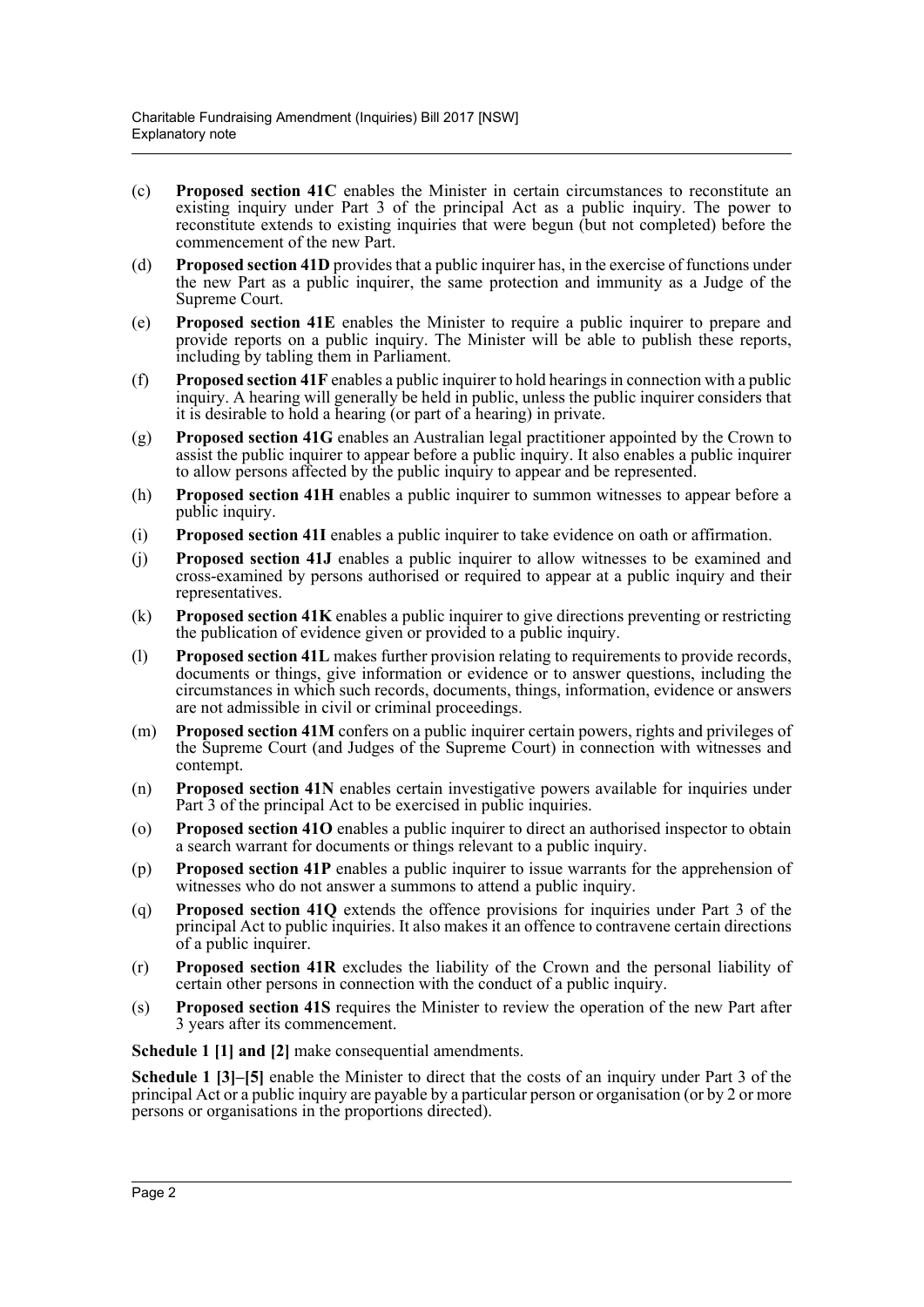**Schedule 1 [8]** enables the Governor to make regulations of a savings or transitional nature consequent on the enactment of an Act that amends the principal Act (including the proposed Act).

**Schedule 1 [9]** updates an outdated reference to the publication of regulations of a savings or transitional nature in the Gazette. All regulations are now published on the NSW legislation website.

**Schedule 1 [11]** provides for the reconstitution as a public inquiry of the current inquiry under Part 3 of the principal Act into RSL NSW and certain related organisations and persons. **Schedule 1 [7] and [10]** make consequential amendments.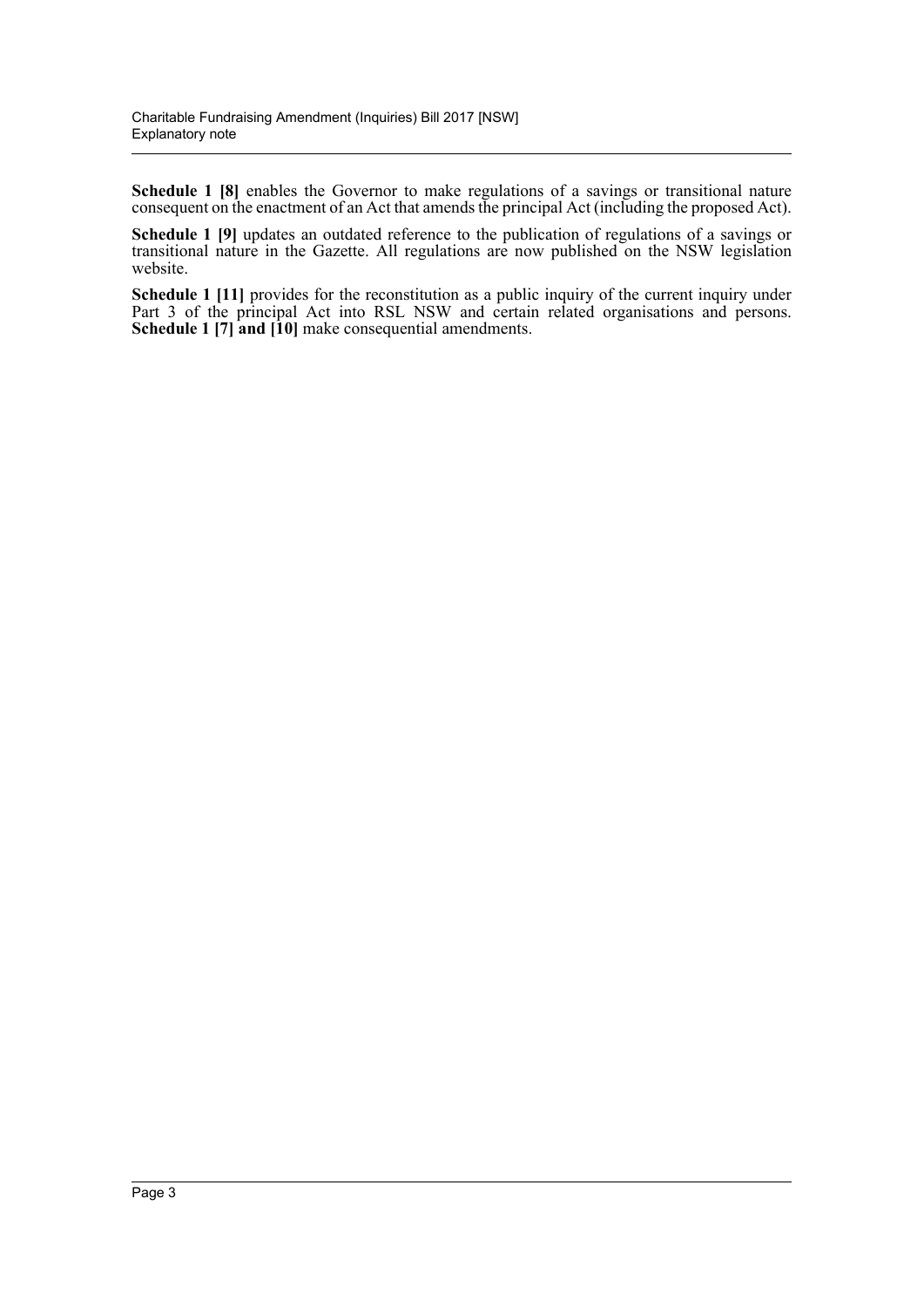First print



New South Wales

# **Charitable Fundraising Amendment (Inquiries) Bill 2017**

# **Contents**

|                   |                                                    | Page |
|-------------------|----------------------------------------------------|------|
|                   | Name of Act                                        |      |
|                   | Commencement                                       |      |
| <b>Schedule 1</b> | Amendment of Charitable Fundraising Act 1991 No 69 |      |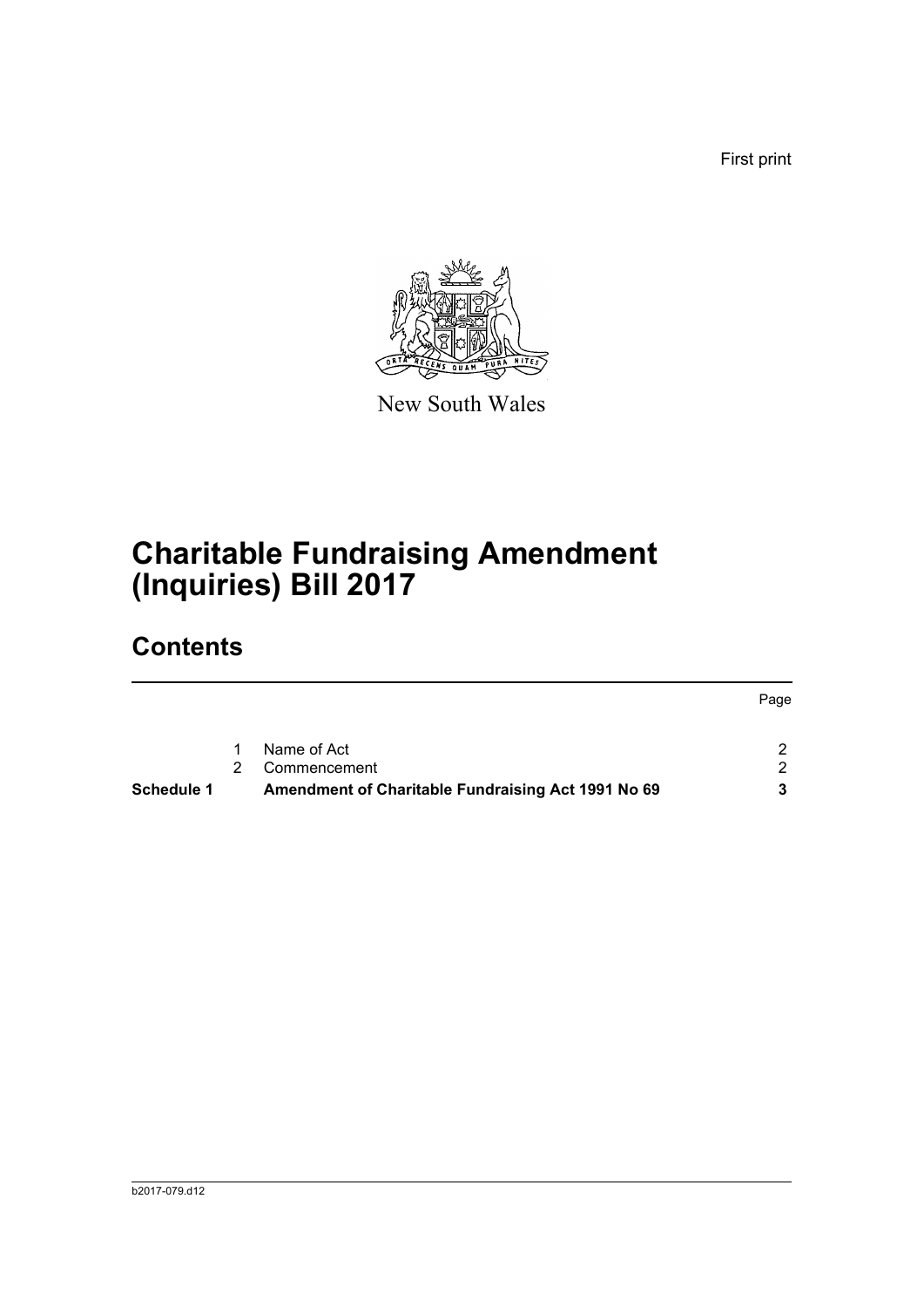

New South Wales

# **Charitable Fundraising Amendment (Inquiries) Bill 2017**

No , 2017

### **A Bill for**

An Act to amend the *Charitable Fundraising Act 1991* to enable public inquiries to be conducted under the Act.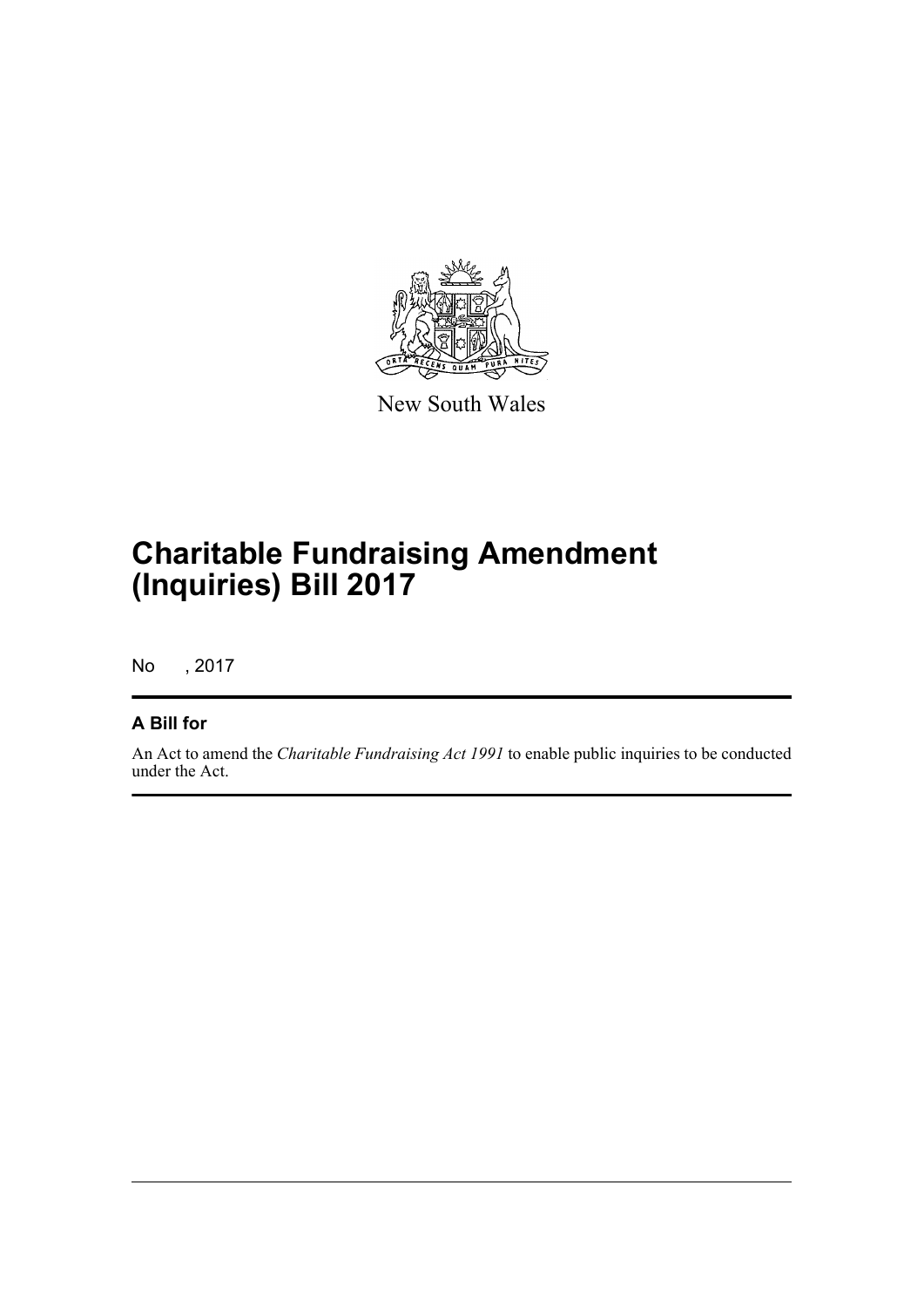<span id="page-5-1"></span><span id="page-5-0"></span>

| The Legislature of New South Wales enacts:                             |               |
|------------------------------------------------------------------------|---------------|
| Name of Act                                                            | $\mathcal{P}$ |
| This Act is the Charitable Fundraising Amendment (Inquiries) Act 2017. | 3             |
| Commencement                                                           |               |
| This Act commences on the date of assent to this Act.                  | 5             |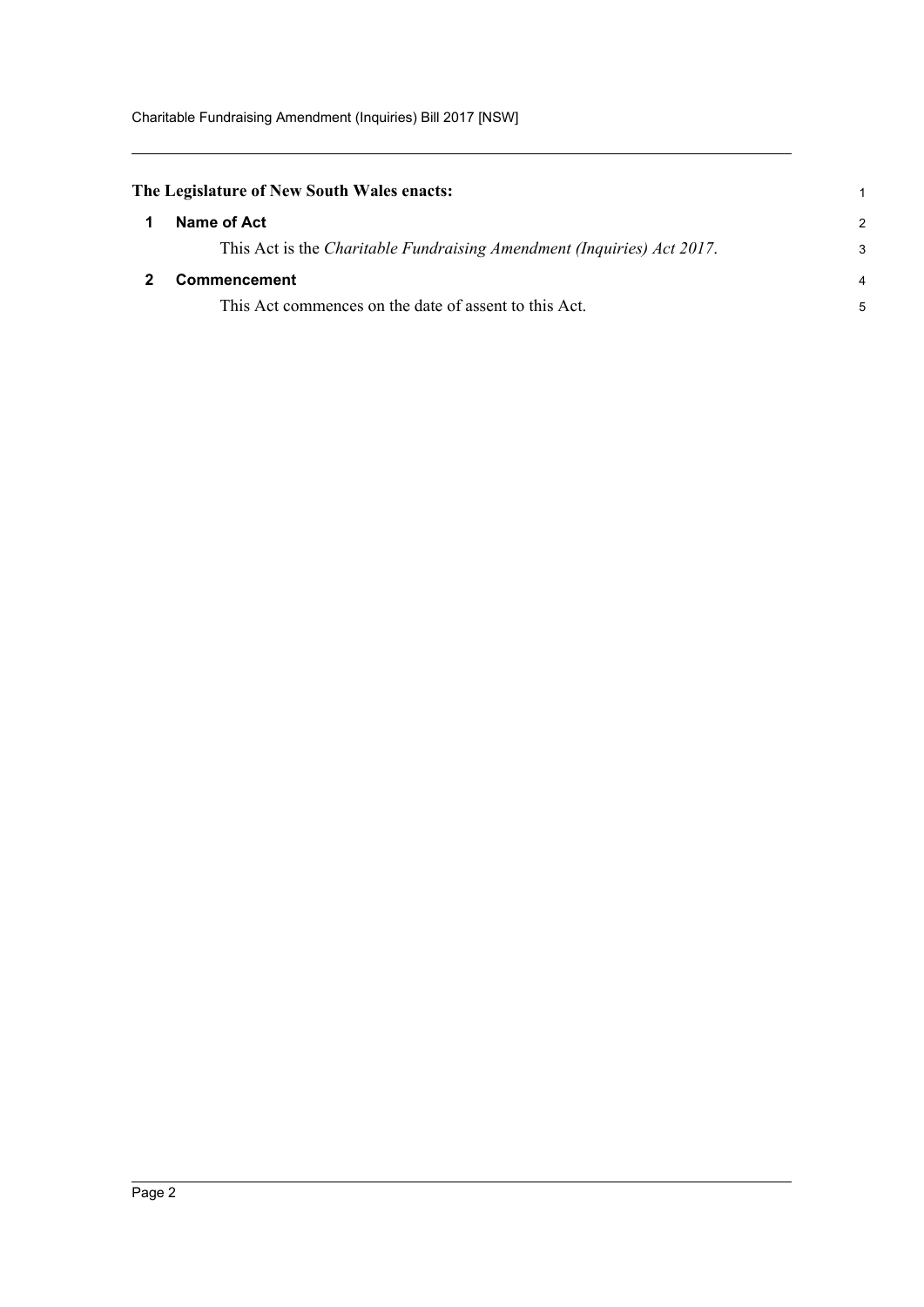<span id="page-6-0"></span>

|       | <b>Schedule 1</b>            | <b>Amendment of Charitable Fundraising Act 1991</b><br><b>No 69</b>                                                                                                                                                                                                                                                                                                                                                                                                                    | 1<br>$\overline{2}$              |
|-------|------------------------------|----------------------------------------------------------------------------------------------------------------------------------------------------------------------------------------------------------------------------------------------------------------------------------------------------------------------------------------------------------------------------------------------------------------------------------------------------------------------------------------|----------------------------------|
| [1]   | <b>Section 4 Definitions</b> |                                                                                                                                                                                                                                                                                                                                                                                                                                                                                        | 3                                |
|       |                              | Insert in alphabetical order in section $4(1)$ :                                                                                                                                                                                                                                                                                                                                                                                                                                       | 4                                |
|       |                              | <i>public inquirer</i> , in relation to a public inquiry, means the person appointed<br>under Part 3A to conduct the public inquiry.                                                                                                                                                                                                                                                                                                                                                   | 5<br>6                           |
|       |                              | <i>public inquiry</i> means a public inquiry under Part 3A.                                                                                                                                                                                                                                                                                                                                                                                                                            | $\overline{7}$                   |
| [2]   |                              | <b>Section 29 Search warrant</b>                                                                                                                                                                                                                                                                                                                                                                                                                                                       | 8                                |
|       |                              | Omit "conducted under this Act" from section 29 (1).                                                                                                                                                                                                                                                                                                                                                                                                                                   | 9                                |
|       |                              | Insert instead "conducted under this Part or Part 3A".                                                                                                                                                                                                                                                                                                                                                                                                                                 | 10                               |
| $[3]$ |                              | <b>Section 41 Recovery of certain expenses</b>                                                                                                                                                                                                                                                                                                                                                                                                                                         | 11                               |
|       |                              | Insert "or public inquirer (or their agents)" after "authorised inspector" in section 41 (2).                                                                                                                                                                                                                                                                                                                                                                                          | 12                               |
| [4]   | Section 41 (2)               |                                                                                                                                                                                                                                                                                                                                                                                                                                                                                        | 13                               |
|       |                              | Insert "or inquirer" after "the inspector".                                                                                                                                                                                                                                                                                                                                                                                                                                            | 14                               |
| [5]   |                              | Section 41 (2A) and (2B)                                                                                                                                                                                                                                                                                                                                                                                                                                                               | 15                               |
|       |                              | Insert after section 41 $(2)$ :                                                                                                                                                                                                                                                                                                                                                                                                                                                        | 16                               |
|       | (2A)                         | In addition to the Minister's powers under subsections $(1)$ and $(2)$ , the Minister<br>may direct that the costs of an inquiry under Part 3 or a public inquiry are<br>payable by 2 or more persons or organisations in the proportions that the<br>Minister considers appropriate. The costs are payable by those persons or<br>organisations in the proportions directed and are recoverable from each of<br>them in a court of competent jurisdiction as a debt due to the Crown. | 17<br>18<br>19<br>20<br>21<br>22 |
|       | (2B)                         | Subsection (2A) extends to:                                                                                                                                                                                                                                                                                                                                                                                                                                                            | 23                               |
|       |                              | an inquiry under Part 3 that began (but was not completed) before the<br>(a)<br>commencement of the subsection, and                                                                                                                                                                                                                                                                                                                                                                    | 24<br>25                         |
|       |                              | if an inquiry began under Part 3 and then became a public inquiry—the<br>(b)<br>costs of both the inquiry under Part 3 and the public inquiry.                                                                                                                                                                                                                                                                                                                                         | 26<br>27                         |
| [6]   | Part 3A                      |                                                                                                                                                                                                                                                                                                                                                                                                                                                                                        | 28                               |
|       | Insert after Part 3:         |                                                                                                                                                                                                                                                                                                                                                                                                                                                                                        | 29                               |
|       |                              | <b>Part 3A Public inquiries</b>                                                                                                                                                                                                                                                                                                                                                                                                                                                        | 30                               |
|       | <b>Division 1</b>            | <b>Preliminary</b>                                                                                                                                                                                                                                                                                                                                                                                                                                                                     | 31                               |
|       | 41A                          | <b>Definitions</b>                                                                                                                                                                                                                                                                                                                                                                                                                                                                     | 32                               |
|       |                              | In this Part:                                                                                                                                                                                                                                                                                                                                                                                                                                                                          | 33                               |
|       |                              | existing non-public inquiry—see section $41C(1)$ .                                                                                                                                                                                                                                                                                                                                                                                                                                     | 34                               |
|       |                              | <i>qualified person—see section</i> $41B(3)$ .                                                                                                                                                                                                                                                                                                                                                                                                                                         | 35                               |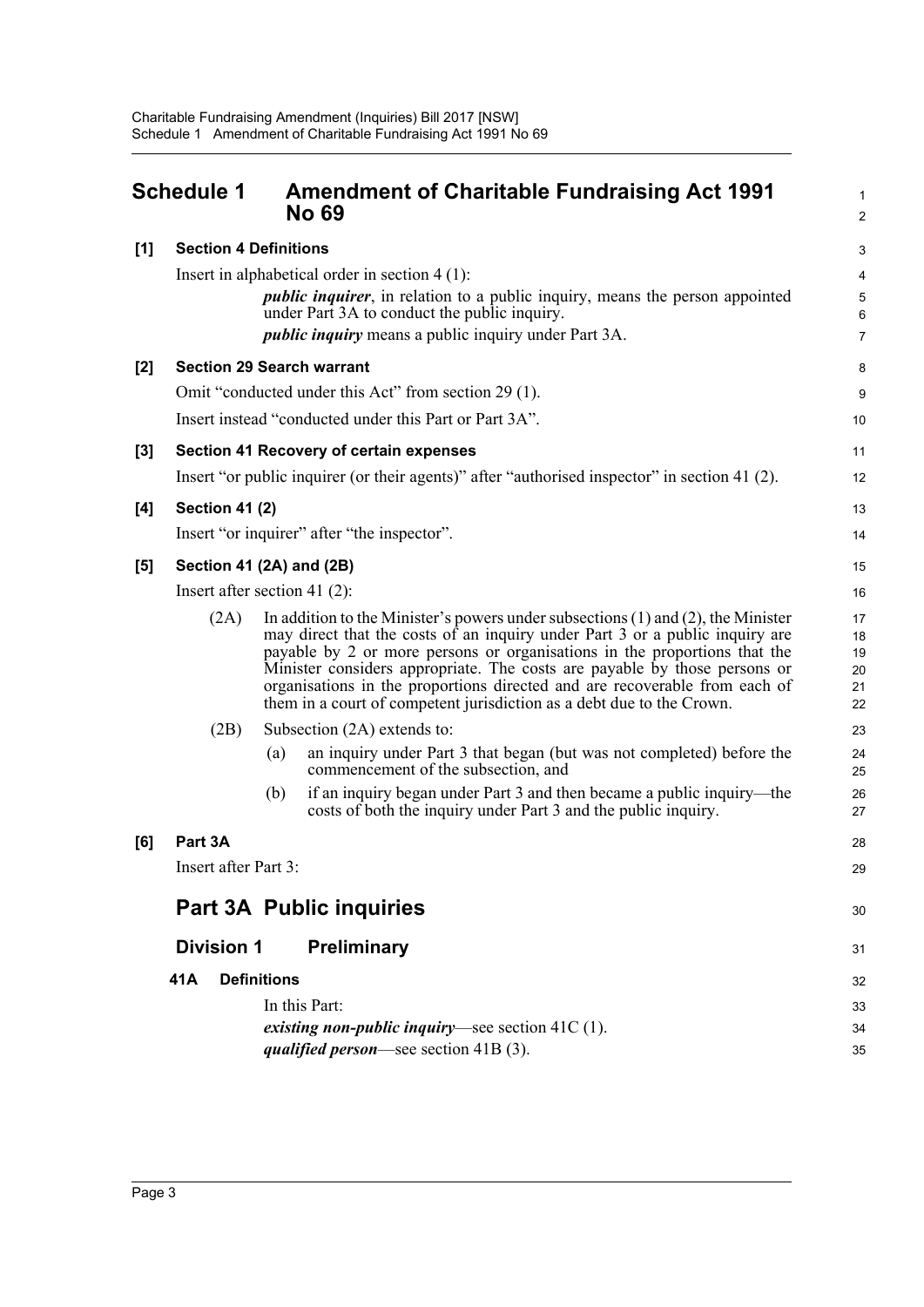#### **Division 2 Establishment of public inquiries 41B Appointment of public inquirers to conduct public inquiries** (1) The Minister may appoint a qualified person to conduct a public inquiry into: (a) any person, organisation or matter into which the Minister may cause an inquiry to be made by an authorised inspector under Part 3, or (b) any other matter associated with fundraising appeals. (2) The Minister may appoint a public inquirer only if the Minister and the Premier consider that it is in the public interest for a public inquiry to be conducted. (3) A person is a *qualified person* only if the person holds or has held office as: (a) a Judge of the Supreme Court of the State or any other State or a Territory, or (b) a Judge of the Federal Court of Australia, or (c) a Justice of the High Court. (4) However, a person is not a qualified person if the person is a member of the Legislative Council or of the Legislative Assembly or is a member of a House of Parliament or legislature of another State or Territory or of the Commonwealth. **41C Reconstitution of existing non-public inquiry as public inquiry** (1) The Minister may appoint an authorised inspector conducting an inquiry under Part 3 (an *existing non-public inquiry*) to be a public inquirer for that inquiry if: (a) the inspector is a qualified person, and (b) the Minister and the Premier consider that it is in the public interest for a public inquiry to be conducted. (2) If such an appointment is made: (a) the existing non-public inquiry is, on and from the time of the appointment, to be conducted as a public inquiry under this Part, and (b) the public inquiry is to be in relation to the same matters as the existing non-public inquiry unless the instrument of appointment provides differently, and (c) any matters requiring compliance under Division 1 of Part 3 in relation to the existing non-public inquiry that have not yet been complied must still be complied with, and (d) any search warrant issued under Division 1 of Part 3 in relation to the existing non-public inquiry remains valid and can be executed, and (e) any person who was engaged to assist the authorised inspector conducting the existing non-public inquiry, or allowed to represent a person in the existing non-public inquiry, may continue to assist or represent in the public inquiry, and (f) any information or evidence that was obtained under Division 1 of Part 3 in relation to the existing non-public inquiry may be used in and for the purposes of the public inquiry, and (g) any other matter or thing that had effect in relation to the existing non-public inquiry continues to have effect in relation to the public inquiry. 1 2 3 4 5 6 7 8  $\overline{Q}$ 10 11 12 13 14 15 16 17 18 19 20 21 22 23 24 25 26 27 28 29 30 31 32 33 34 35 36 37 38 39  $40$ 41 42 43 44 45 46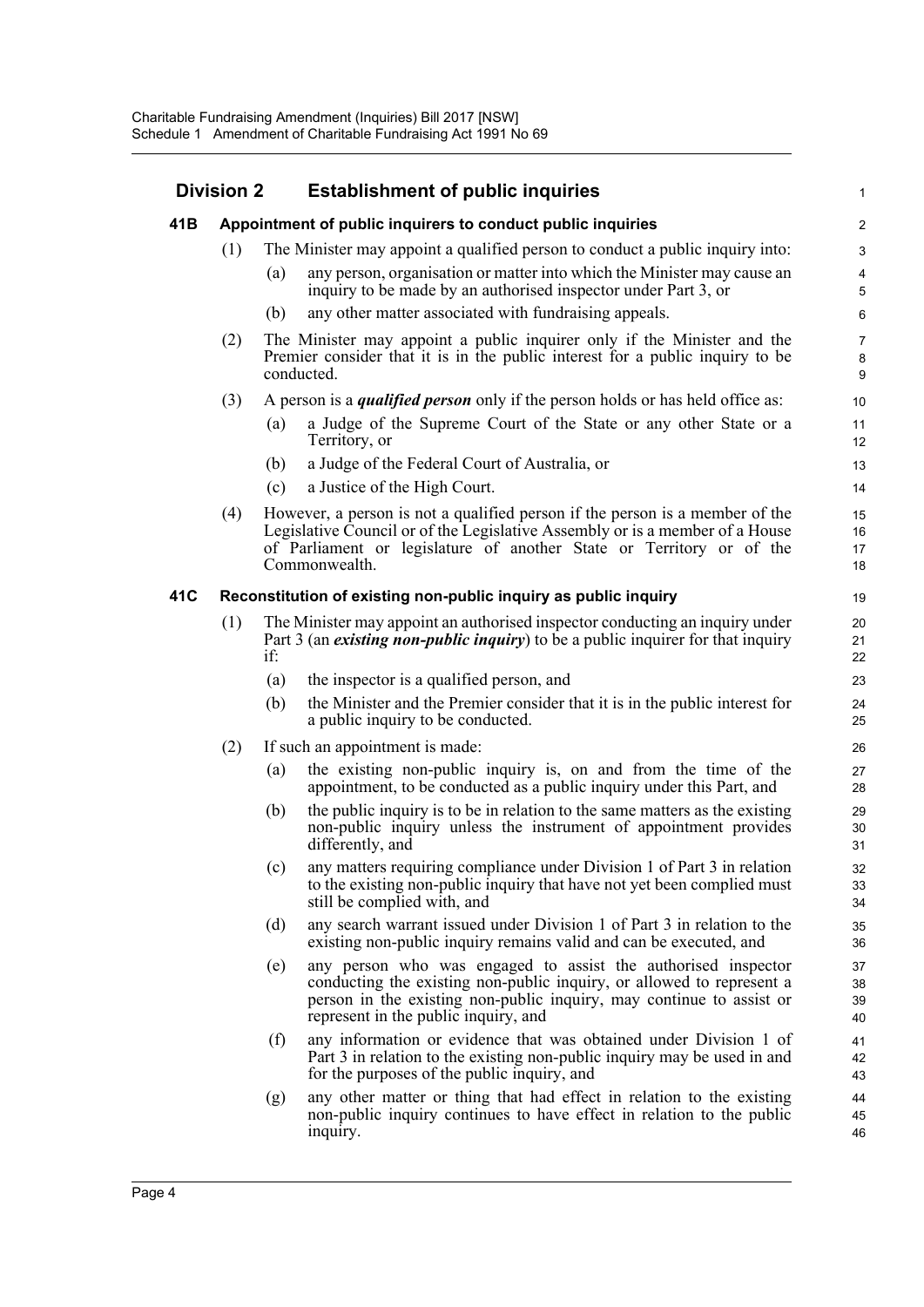|     | (3)               |     | A public inquirer for a public inquiry that was previously an existing<br>non-public inquiry may give such directions as the public inquirer considers<br>appropriate to facilitate the reconstitution of the existing non-public inquiry as<br>a public inquiry.                                     | 1<br>$\overline{\mathbf{c}}$<br>3<br>4 |
|-----|-------------------|-----|-------------------------------------------------------------------------------------------------------------------------------------------------------------------------------------------------------------------------------------------------------------------------------------------------------|----------------------------------------|
|     | (4)               |     | This section extends to existing non-public inquiries that began (but were not<br>completed) before the commencement of this Part.                                                                                                                                                                    | 5<br>6                                 |
| 41D |                   |     | <b>Protection from liability</b>                                                                                                                                                                                                                                                                      | 7                                      |
|     |                   |     | A public inquirer has, in the exercise of functions under this Part as a public<br>inquirer, the same protection and immunity as a Judge of the Supreme Court.                                                                                                                                        | 8<br>9                                 |
| 41E |                   |     | <b>Reports on public hearings</b>                                                                                                                                                                                                                                                                     | 10                                     |
|     | (1)               |     | The Minister may, in the instrument of appointment of a public inquirer,<br>require the public inquirer to prepare and provide to the Minister one or more<br>reports on a public inquiry (including reports before the public inquiry is<br>concluded) on specified matters within a specified time. | 11<br>12<br>13<br>14                   |
|     | (2)               |     | The public inquirer must prepare any report required by the Minister.                                                                                                                                                                                                                                 | 15                                     |
|     | (3)               |     | The Minister may cause a copy of a report provided to the Minister to be<br>published in any way that the Minister considers appropriate, including by<br>publishing it on a website or tabling it in one or both Houses of Parliament.                                                               | 16<br>17<br>18                         |
|     | (4)               |     | A copy of a report to be tabled in a House of Parliament may be presented to<br>the Clerk of the House if the House is not sitting when it is sought to be tabled.                                                                                                                                    | 19<br>20                               |
|     | (5)               |     | A copy of a report presented under subsection (4):                                                                                                                                                                                                                                                    | 21                                     |
|     |                   | (a) | is, on presentation and for all purposes, taken to have been laid before<br>the House, and                                                                                                                                                                                                            | 22<br>23                               |
|     |                   | (b) | may be printed by authority of the Clerk of the House, and                                                                                                                                                                                                                                            | 24                                     |
|     |                   | (c) | if so printed, is taken to be a document published by or under the<br>authority of the House, and                                                                                                                                                                                                     | 25<br>26                               |
|     |                   | (d) | is to be recorded:                                                                                                                                                                                                                                                                                    | 27                                     |
|     |                   |     | in the case of the Legislative Council—in the Minutes of the<br>(i)<br>Proceedings of the Legislative Council, and                                                                                                                                                                                    | 28<br>29                               |
|     |                   |     | in the case of the Legislative Assembly-in the Votes and<br>(11)<br>Proceedings of the Legislative Assembly,                                                                                                                                                                                          | 30<br>31                               |
|     |                   |     | on the first sitting day of the House after receipt of the copy of the report<br>by the Clerk.                                                                                                                                                                                                        | 32<br>33                               |
|     | <b>Division 3</b> |     | <b>Hearings</b>                                                                                                                                                                                                                                                                                       | 34                                     |
| 41F | <b>Hearings</b>   |     |                                                                                                                                                                                                                                                                                                       | 35                                     |
|     | (1)               |     | A public inquirer may hold hearings in connection with a public inquiry.                                                                                                                                                                                                                              | 36                                     |
|     | (2)               |     | A hearing is to be held in public unless the public inquirer directs differently.                                                                                                                                                                                                                     | 37                                     |
|     | (3)               |     | The public inquirer may direct that a hearing (or part of a hearing) be held in<br>private if satisfied that it is desirable to do so because of the confidential nature<br>of any evidence or matter or for any other reason.                                                                        | 38<br>39<br>40                         |
|     | (4)               |     | If the public inquirer directs that a hearing (or part of a hearing) is to be held<br>in private, the public inquirer may give directions as to the persons who may<br>be present at the hearing (or that part of the hearing).                                                                       | 41<br>42<br>43                         |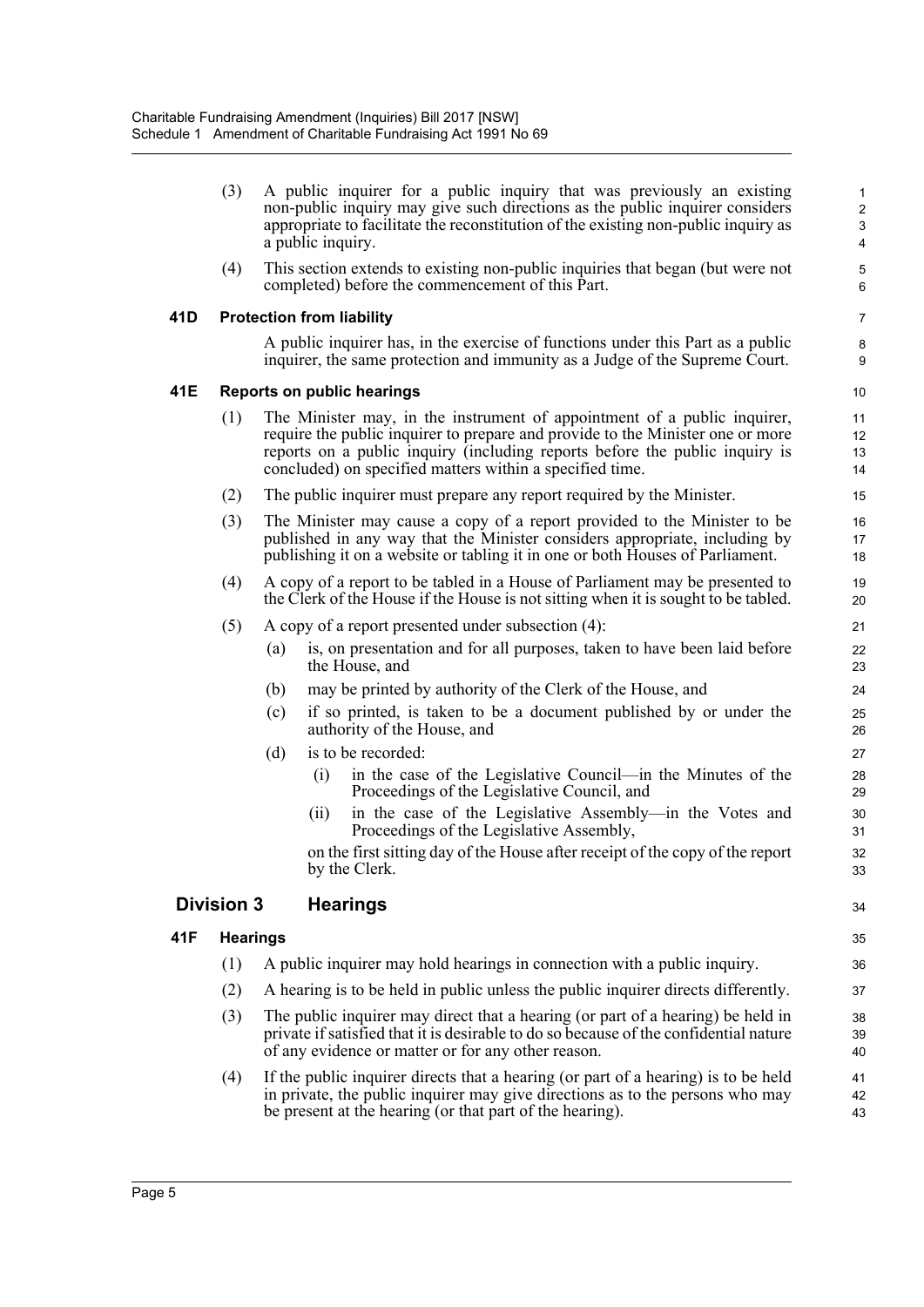#### **41G Right of appearance**

(1) Any Australian legal practitioner appointed by the Crown to assist a public inquirer may appear before a public inquiry.

- (2) If it is shown to the satisfaction of the public inquirer that any person is substantially and directly interested in any subject-matter of a public inquiry, the public inquirer may allow the person (the *affected person*) to appear at the public inquiry or a specified part of the public inquiry.
- (3) The public inquirer may allow the affected person to be represented by an Australian legal practitioner or any other person that the public inquirer considers capable of representing the affected person.
- (4) The public inquirer may give such directions as the public inquirer considers appropriate concerning the representation of an affected person allowed under this section.

#### **41H Witnesses**

A public inquirer may issue a summons to a person to appear before the public inquirer at a time and place named in the summons:

- (a) to give evidence, or
- (b) to produce such documents or other things (if any) as are referred to in the summons,

or both.

#### **41I Evidence on oath or affirmation**

A public inquirer may, at a hearing of a public inquiry, take evidence on oath or affirmation and for that purpose:

- (a) the public inquirer may require a person appearing at the hearing to give evidence either to take an oath or to make an affirmation in a form approved by the public inquirer, and
- (b) the public inquirer, or any other person authorised by the public inquirer, may administer an oath or affirmation to a person so appearing at the hearing.

### **41J Examination and cross-examination of witnesses**

- (1) A person authorised or required to appear at a public inquiry, or an Australian legal practitioner or other person allowed to represent a person at a public inquiry, may, with the leave of the public inquirer, examine or cross-examine any witness on any matter that the public inquirer considers relevant.
- (2) If an Australian legal practitioner is appointed to assist the public inquirer at a public inquiry, the Australian legal practitioner may examine or cross-examine any witness on any matter that the public inquirer considers relevant.
- (3) Any witness examined or cross-examined under this section has the same protection and is subject to the same liabilities as if examined by the public inquirer.

### **41K Restrictions on publication of evidence**

A public inquirer may give directions preventing or restricting the publication of evidence given before the public inquirer or of matters contained in documents obtained or received by the public inquirer.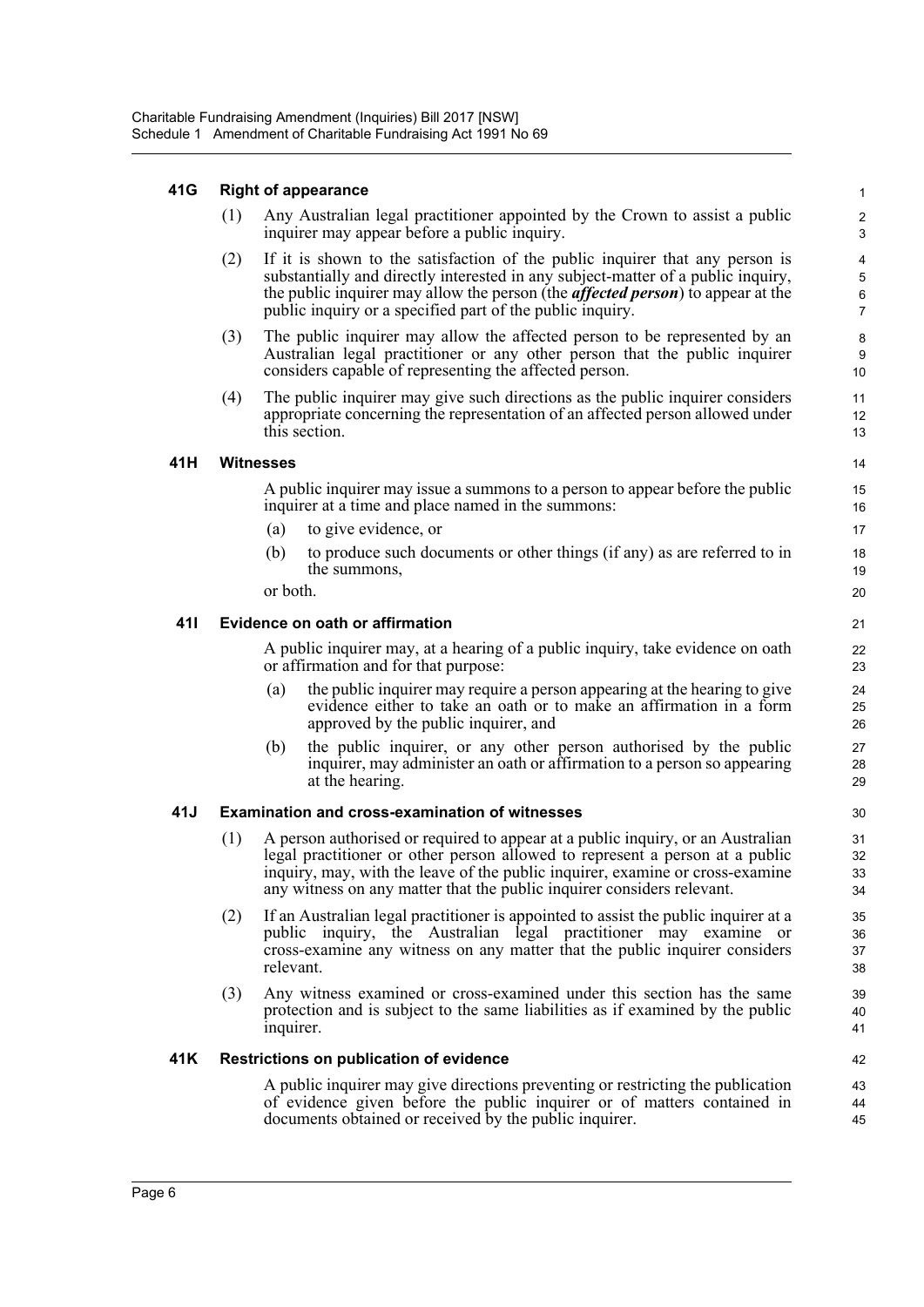#### **41L Protection from incrimination**

#### (1) **Self-incrimination not an excuse**

A person is not excused from a requirement under this Part to produce a record, document or thing, to give information or evidence or to answer a question on the ground that the record, document, thing, information, evidence or answer might incriminate the person or make the person liable to a penalty.

#### (2) **Answer, information or evidence not admissible if objection made**

However, any record, document or thing produced, or information, evidence or answer given, by a natural person in compliance with a requirement under this Part is not admissible in evidence against the person in civil or criminal proceedings (except as provided by subsection (3)) if:

- (a) the person objected at the time to doing so on the ground that it might incriminate the person, or
- (b) the person was not warned at an appropriate time that the person may object to producing the record, document or thing, or giving information, evidence or answer, on the ground that it might incriminate the person.
- (3) Subsection (2) does not prevent any record, document or thing produced, or information, evidence or answer given, by a natural person in compliance with a requirement under this Part from being admitted in evidence in:
	- (a) proceedings for an offence against this Part (including section 30 as extended to this Part by section 41Q), or
	- (b) proceedings for contempt in relation to a public inquiry, or
	- (c) proceedings in connection with the revocation or refusal of an authority or the variation, revocation or imposition of conditions on an authority under this Act.

#### (4) **Appropriate time for giving warning about incrimination**

An *appropriate time* for warning a person is any of the following times:

- (a) the time when the requirement to produce the record, document or thing, or give the information, evidence or answer, is made,
- (b) in the case of evidence required to be given when appearing before a public inquirer, any time after the start of the appearance before the inquirer,
- (c) at or about the time immediately before the person produces the record, document or thing or gives the information, evidence or answer.

#### (5) **Further information**

Further information obtained as a result of a record, document or thing produced or information, evidence or answer given in compliance with a requirement under this Part is not inadmissible on the ground:

- (a) that the record, document, thing, information, evidence or answer had to be produced or given, or
- (b) that the record, document, thing, information, evidence or answer might incriminate the person.

#### (6) **Application of section to reconstituted existing non-public inquiries**

This section (except subsection (2) (b)) extends to a requirement made under Division 1 of Part 3 in relation to an existing non-public inquiry before it was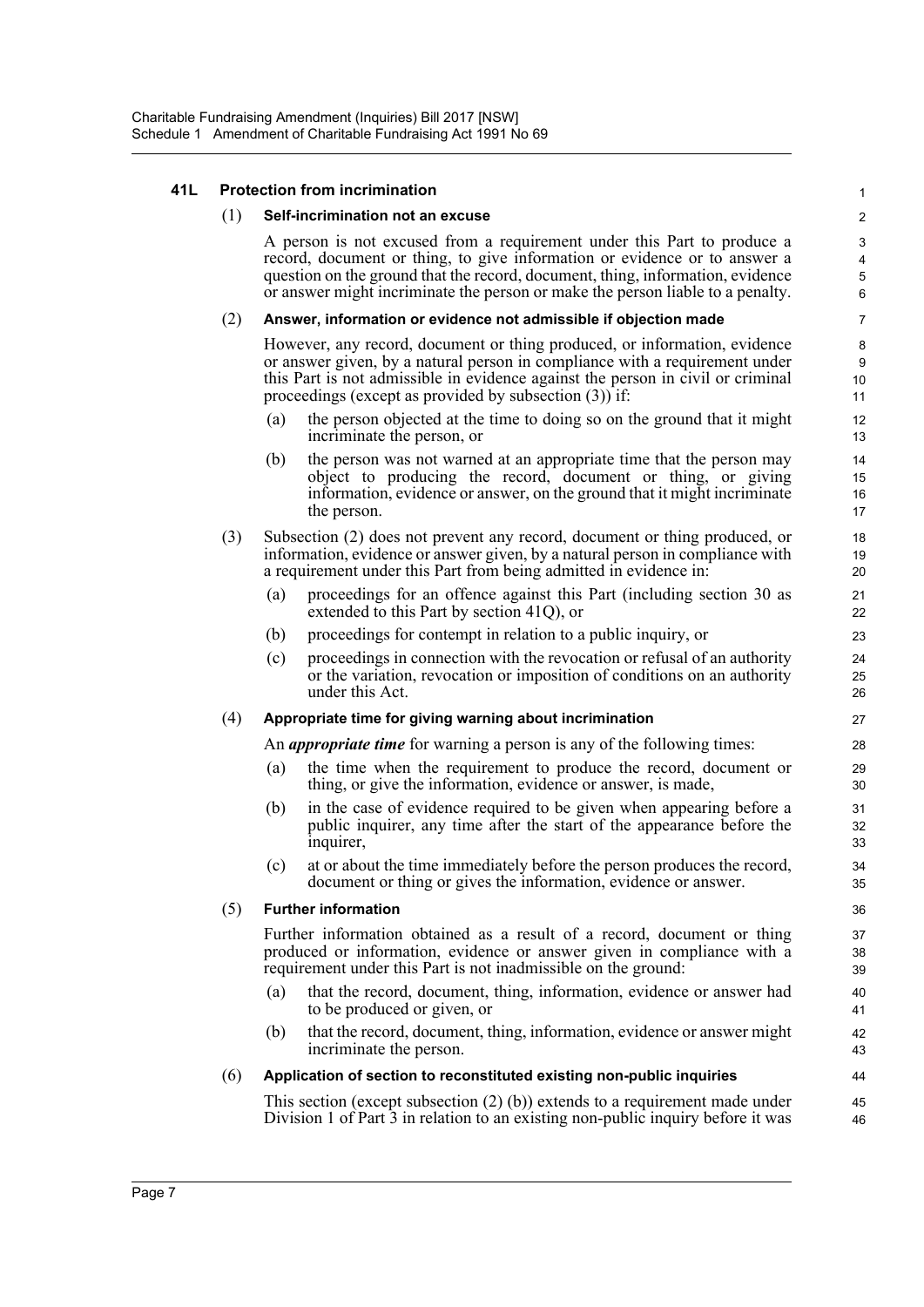reconstituted as a public inquiry if the requirement had not yet been complied with when it was reconstituted.

6

**Note.** Section 41C (2) (c) operates to require compliance with requirements made under Division 1 of Part 3 in relation to an existing non-public inquiry that becomes a public inquiry if the requirements have not yet been complied with.

### **Division 4 Powers of public inquirer**

### **41M Powers of public inquirer generally**

- (1) A public inquirer has, for the purposes of a public inquiry, all the powers, rights and privileges that the Supreme Court (or any Judge of the Supreme Court) has in, or in relation to, any proceedings concerning each of the following matters:
	- (a) compelling the attendance of witnesses,
	- (b) compelling witnesses to answer questions that the public inquirer considers to be relevant to the public inquiry,
	- (c) compelling the production of documents or other things,
	- (d) punishing persons guilty of contempt or of disobedience of any direction, order or summons made or issued by the public inquirer.
- (2) This section is in addition to, and does not limit, any other power, right or privilege conferred on a public inquirer by another provision of this Part.

#### **41N Investigative powers under Division 1 of Part 3**

- (1) The provisions of sections 27 (Power of Minister to require accounts etc) and 28 (Power of entry and inspection) extend to public inquiries.
- (2) For this purpose:
	- (a) any reference to an inquiry under Part 3 is to be read as including a reference to a public inquiry, and
	- (b) any reference to the purposes of any inquiry under Part 3 is to be read as including a reference to the purposes of any public inquiry, and
	- (c) any reference to the Minister is to be read as including a reference to a public inquirer.

### **41O Search warrant**

- (1) The public inquirer may direct an authorised inspector to apply to an authorised officer (within the meaning of the *Law Enforcement (Powers and Responsibilities) Act 2002*) for a search warrant if the public inquirer has reasonable grounds for believing that documents or things relating to a matter relevant to a public inquiry are kept at a particular place and that:
	- (a) the place is used as a dwelling, or
	- (b) a person having custody or control of those documents or things has neglected or failed to comply with a requirement under this Act to produce them or to furnish copies of or extracts from them, or
	- (c) the place is unoccupied or the occupier is temporarily absent.
- (2) A direction under this section operates to authorise the authorised inspector to make an application under section 29 even if the inspector does not have the kind of belief referred to in section 29 (1).
- (3) To avoid doubt, a search warrant issued under section 29 on an application directed under this section may extend to things as well as documents.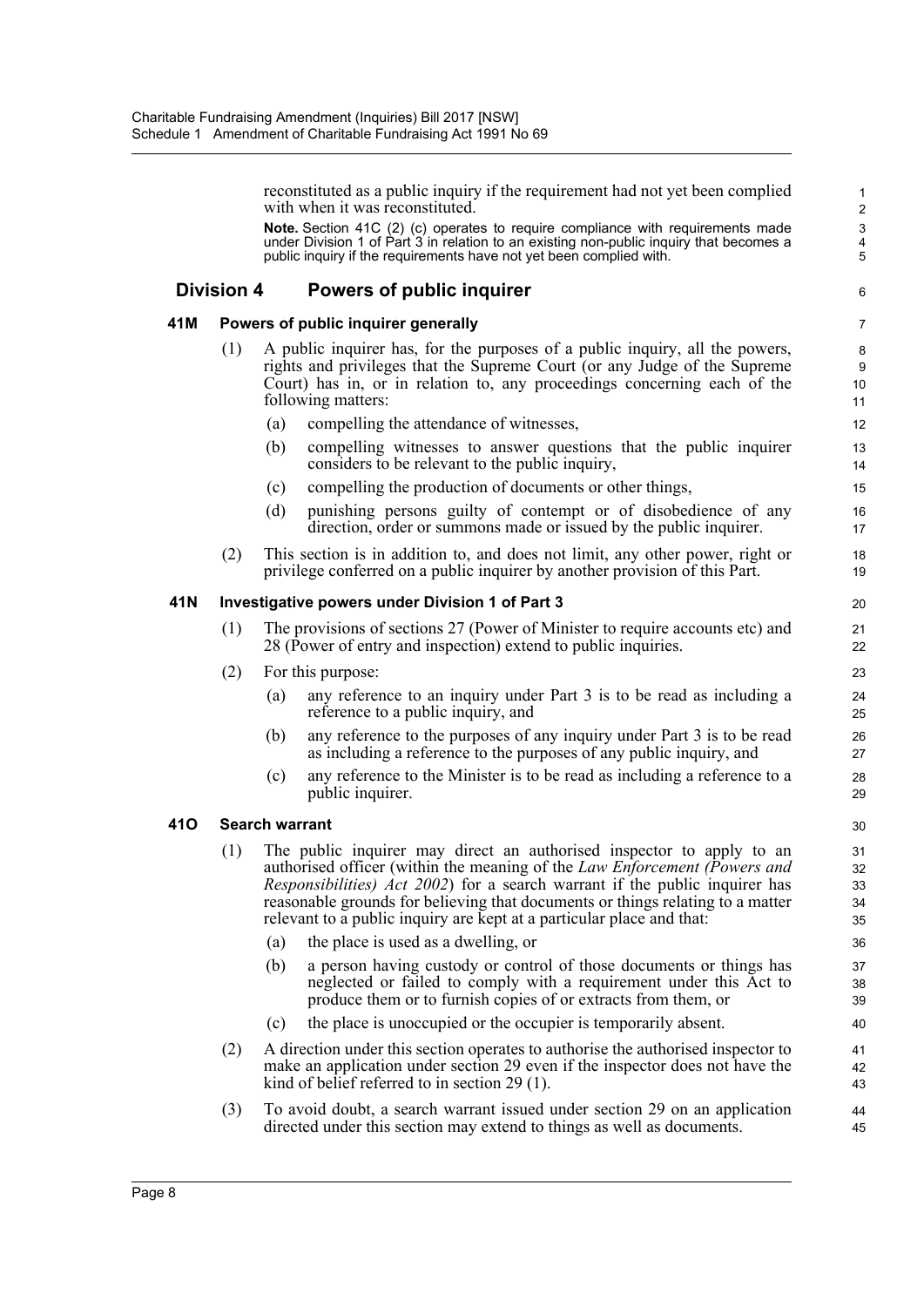### **Division 5 Miscellaneous**

### **41P Apprehension of witnesses**

(1) If a person served with a summons to attend a public inquiry as a witness fails to attend in answer to the summons, the public inquirer may, on proof by statutory declaration of the service of the summons, issue a warrant for the apprehension of the witness.

1

- (2) A warrant under this section authorises the apprehension of the witness and his or her being promptly brought before the public inquirer and detained in a correctional centre or elsewhere for that purpose until released by order of the public inquirer.
- (3) A warrant issued under this section may be executed by any police officer, or by any person to whom it is addressed, and the person executing it may use such force as is reasonably necessary for the purpose of entering any premises for the purpose of executing it.
- (4) The issue of a warrant or the apprehension of a witness does not relieve the witness from any liability incurred by the witness for non-compliance with a summons.

#### **41Q Offences in relation to public inquiries**

- (1) Section 30 (Offences in relation to inquiries) extends to public inquiries with the following modifications:
	- (a) the reference in section 30 (a) to a notice under Division 1 of Part 3 is to be read as including a reference to a notice under this Part (including a notice given in exercise of the powers conferred by section 41N),
	- (b) the reference in section 30 (b) to a document referred to in section 27 (1) (e) is to be read as including a reference to a document that relates to any matter in question in a public inquiry,
	- (c) the reference in section 30 (c) to an oath required to be taken under Division 1 of Part 3 is to be read as including a reference to an oath or affirmation required under this Part,
	- (d) the reference in section 30 (d) to the exercise of functions under Division 1 of Part 3 by the Minister or an authorised inspector is to be read as including a reference to the exercise of functions under this Part by a public inquirer or an authorised inspector.
- (2) A person must not contravene:
	- (a) a direction of a public inquirer that prohibits the person from being present at a hearing (or part of a hearing) of a public inquiry, or
	- (b) a direction of a public inquirer that prevents or restricts the publication of evidence given before the public inquirer or of matters contained in documents obtained or received by the public inquirer.

Maximum penalty (subsection (2)): 10 penalty units.

### **41R Exclusion of personal liability**

- (1) No liability is incurred by the Crown, and no personal liability is incurred by any of the following persons, for any act done or omitted, or for any statement made or issued, by any of them in good faith for the purposes of establishing or conducting a public inquiry:
	- (a) the Minister,
	- (b) the Secretary of the Department of Finance, Services and Innovation,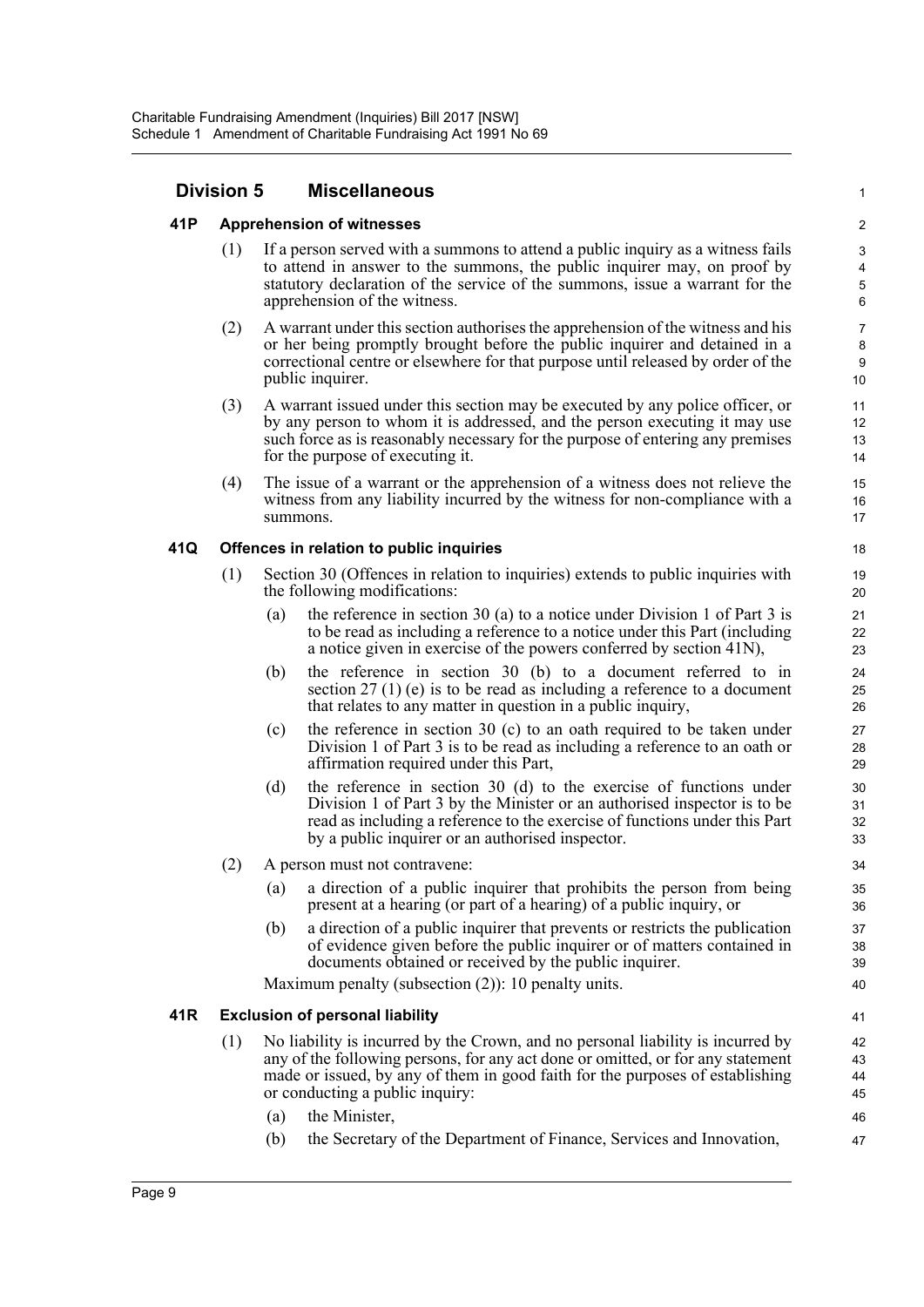|     |                                                             |     | a person employed in the Public Service or engaged to assist the public<br>(c)<br>inquirer to conduct a public inquiry.                                                                                                                                                  | $\mathbf{1}$<br>$\overline{2}$ |  |
|-----|-------------------------------------------------------------|-----|--------------------------------------------------------------------------------------------------------------------------------------------------------------------------------------------------------------------------------------------------------------------------|--------------------------------|--|
|     |                                                             | (2) | No liability is incurred by a person for publishing in good faith:                                                                                                                                                                                                       | 3                              |  |
|     |                                                             |     | a statement referred to in subsection $(1)$ , or<br>(a)                                                                                                                                                                                                                  | 4                              |  |
|     |                                                             |     | (b)<br>a fair report or summary of such a statement.                                                                                                                                                                                                                     | $\overline{5}$                 |  |
|     |                                                             | (3) | Subsections (1) and (2) extend to acts, omissions and statements occurring in<br>connection with an existing non-public inquiry (including one begun before<br>the commencement of this Part) that becomes a public inquiry under this Part.                             | $\,6\,$<br>$\overline{7}$<br>8 |  |
|     |                                                             | (4) | An Australian legal practitioner assisting a public inquirer or representing a<br>person before a public inquirer has the same protection and immunity as a<br>barrister has in appearing for a party in proceedings in the Supreme Court.                               | 9<br>10<br>11                  |  |
|     |                                                             | (5) | Subject to this Part, a person summoned to attend or appearing before a public<br>inquirer as a witness, or producing a document or other thing to the public<br>inquiry, has the same protection as a witness in proceedings in the Supreme<br>Court.                   | 12<br>13<br>14<br>15           |  |
|     |                                                             | (6) | No criminal or civil liability (apart from under the provisions of this Act)<br>attaches to a person for compliance, or purported compliance in good faith,<br>with any requirement made under this Part.                                                                | 16<br>17<br>18                 |  |
|     |                                                             | (7) | In particular, if a person gives any statement of information or produces any<br>document or other thing under a production requirement, no civil liability<br>attaches to the person for doing so, whether that liability would arise under a<br>contract or otherwise. | 19<br>20<br>21<br>22           |  |
|     |                                                             | (8) | In this section:                                                                                                                                                                                                                                                         | 23                             |  |
|     |                                                             |     | <b>barrister</b> has the same meaning as in the Legal Profession Uniform Law<br>$(NSW)$ .                                                                                                                                                                                | 24<br>25                       |  |
|     | 41S                                                         |     | <b>Review of Part</b>                                                                                                                                                                                                                                                    | 26                             |  |
|     |                                                             |     | The Minister is to ensure that the operation of this Part during the 3 years after<br>its commencement is reviewed and that a report on the outcome of the review<br>is published within 12 months after the end of that 3 year period.                                  | 27<br>28<br>29                 |  |
| [7] | <b>Schedule 2 Savings and transitional provisions</b><br>30 |     |                                                                                                                                                                                                                                                                          |                                |  |
|     |                                                             |     | Insert before clause 1:                                                                                                                                                                                                                                                  | 31                             |  |
|     | Part 1                                                      |     | <b>General</b>                                                                                                                                                                                                                                                           | 32                             |  |
| [8] |                                                             |     | Schedule 2, clause 1 (1)                                                                                                                                                                                                                                                 | 33                             |  |
|     |                                                             |     | Insert "or any Act that amends this Act" after "this Act".                                                                                                                                                                                                               | 34                             |  |
| [9] |                                                             |     | Schedule 2, clause 1 (3)                                                                                                                                                                                                                                                 | 35                             |  |
|     |                                                             |     | Omit "in the Gazette". Insert instead "on the NSW legislation website".                                                                                                                                                                                                  | 36                             |  |

[8]

**[9]**